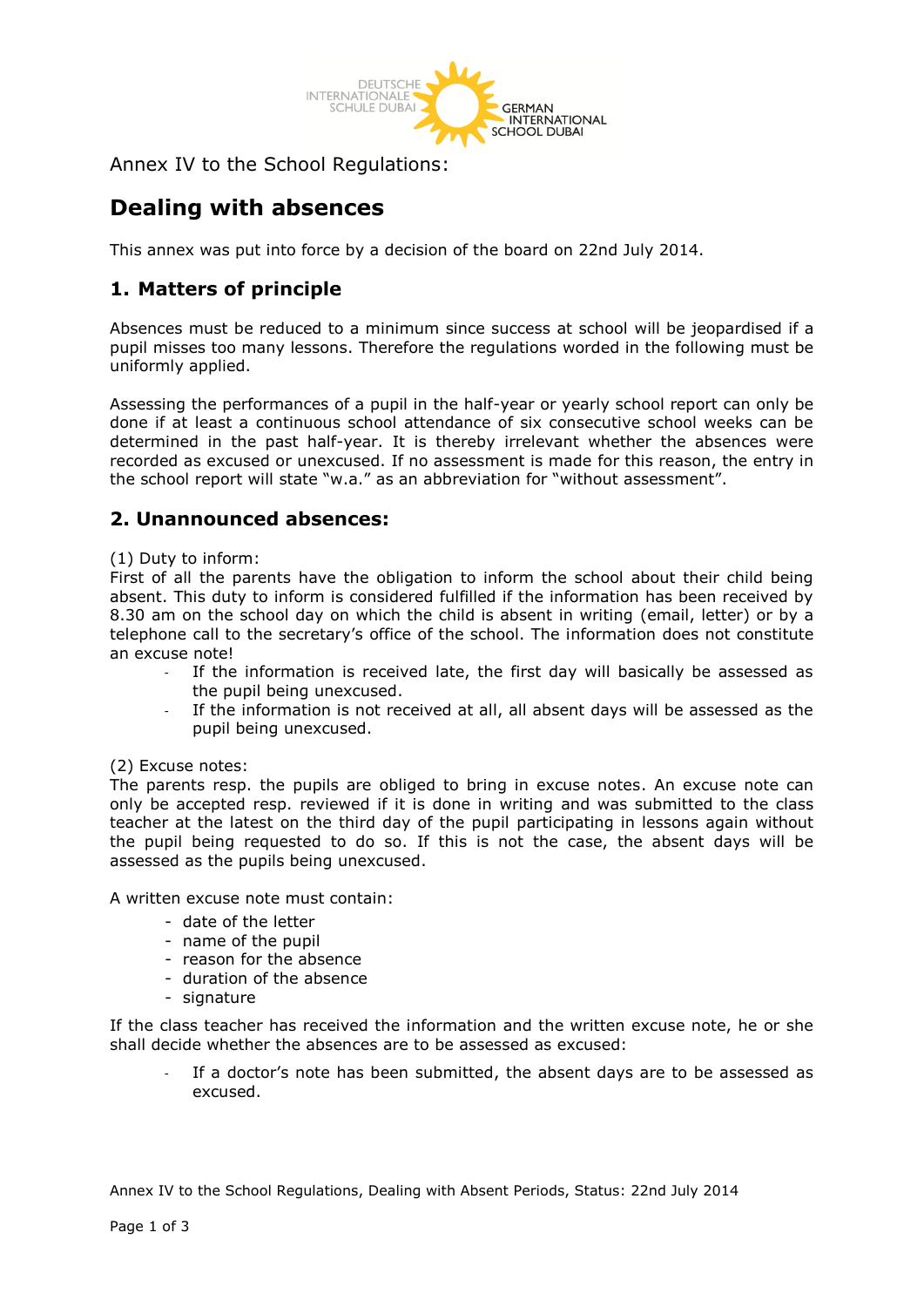

If an excuse note written by the parents has been submitted, the absent days are to be assessed as excused if the absence was due to health reasons and did not last longer than three days.

If the number of excuse notes written by the parents for absences due to health reasons is clearly above the average without there being a medical reason for this or if these excuse notes follow a conspicuous pattern, the principal may order than only doctor's notes will be accepted.

**Being absent at times when examinations in the Secondary Level II or a class test in Secondary Level I have been announced in a core subject (German, Mathematics, foreign languages) may only be assessed as excused if a doctor's note has been submitted.** 

#### (3) Arriving late:

Arriving late to lessons will be recorded by the subject teacher in the class book. These late arrivals can only be assessed as excused if the late arrival is due to "force majeure" (e.g. bad weather, traffic accident with own involvement). Since heavy traffic and traffic jams must be expected in Dubai, these reasons cannot be recognised as "force majeure".

A late arrival must also be excused in writing, as described under (2).

Arriving late caused by the late arrival of a school bus will be assessed as excused.

(4) Ending the school day prematurely:

If a pupil ends the school day prematurely, he or she must deregister stating the reasons to the subject teacher. The subject teacher shall record this absence in the class book.

In the case of frequently deregistering for health reasons, the principal may order that a doctor's note has to be subsequently submitted for future deregistrations.

### **3. Foreseeable absences:**

(5) Excusing foreseeable absences:

All absences that are foreseeable cannot be subsequently assessed as excused.

#### (6) Granting leave:

An application (see annex) must be submitted to the class teacher for each foreseeable absence at least one week beforehand. The class teacher shall decide in favour of the application if acceptable reasons are on hand. If this is not the case, the class teacher shall submit the application to the principal with a recommendation. The principal shall make a decision on the application. The class teacher shall inform the parents of the decision.